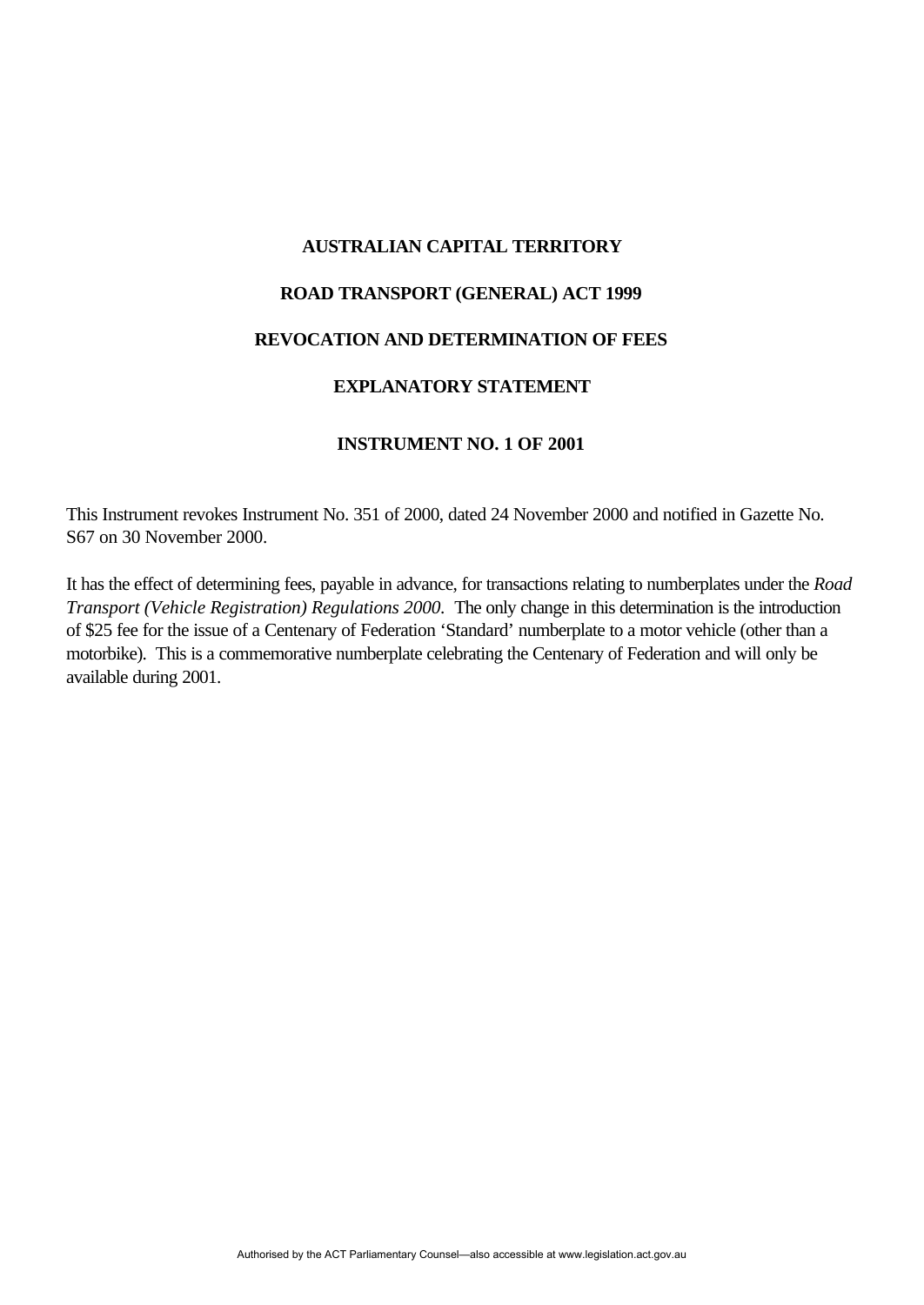| Description of matter for which fee is payable | <b>Fee Payable</b> | <b>New Fee Payable</b>             | <b>Goods and</b> | Fee payable             |
|------------------------------------------------|--------------------|------------------------------------|------------------|-------------------------|
|                                                |                    | (excluding the Goods Services Tax) |                  | (inclusive of Goods and |
|                                                |                    | and Services Tax)                  |                  | <b>Services Tax, if</b> |
|                                                |                    |                                    |                  | applicable)             |
|                                                |                    |                                    |                  |                         |
|                                                |                    |                                    |                  |                         |
|                                                |                    | 2000-01                            |                  |                         |
|                                                | 2000               |                                    | 2000-01          | 2000-01                 |

### **NUMBER PLATES**

Issue of **bicycle rack number plates**

| Metal                                                                                                                                                                                     | 25.00 per plate       | 26.00 per plate       | 26.00 per plate     |
|-------------------------------------------------------------------------------------------------------------------------------------------------------------------------------------------|-----------------------|-----------------------|---------------------|
| Plastic                                                                                                                                                                                   | 44.00 per plate       | 45.00 per plate       | 45.00 per plate     |
| Issue of 'Z' plate to vehicle used by Commonwealth<br>Government                                                                                                                          | \$15.00 per set/plate |                       |                     |
| <b>Swapping of number plates between vehicles.</b>                                                                                                                                        | $22.00$ per set/plate | $23.00$ per set/plate | 23.00 per set/plate |
| <b>Exchange of number plates</b> (replacement of existing plate),<br>including the cost of the new plate if the new plate is a<br>standard metal plate issued in sequence, in respect of: |                       |                       |                     |
| • a motor vehicle other than a motor bike                                                                                                                                                 | $25.00$ per set       | $26.00$ per set       | $26.00$ per set     |
| • a motor bike or trailer                                                                                                                                                                 | 25.00 per plate       | $26.00$ per plate     | 26.00 per plate     |
| • trader's vehicle                                                                                                                                                                        | 25.00 per plate       | 26.00 per plate       | 26.00 per plate     |
| <b>Remake</b> of damaged number plates (excluding trader's<br>plates):-                                                                                                                   |                       |                       |                     |
| (i) "A" series number plates available only as per                                                                                                                                        |                       |                       |                     |
| original manufacture                                                                                                                                                                      | $164.00$ per plate    | 168.00 per plate      | 168.00 per plate    |
| (ii) other vehicle number plates                                                                                                                                                          |                       |                       |                     |
| • metal without slogan and/or logo                                                                                                                                                        | 25.00 per set/plate   | $26.00$ per set/plate | 26.00 per set/plate |
| • plastic without slogan and/or logo                                                                                                                                                      | 78.00 per set/plate   | 80.00 per set/plate   | 80.00 per set/plate |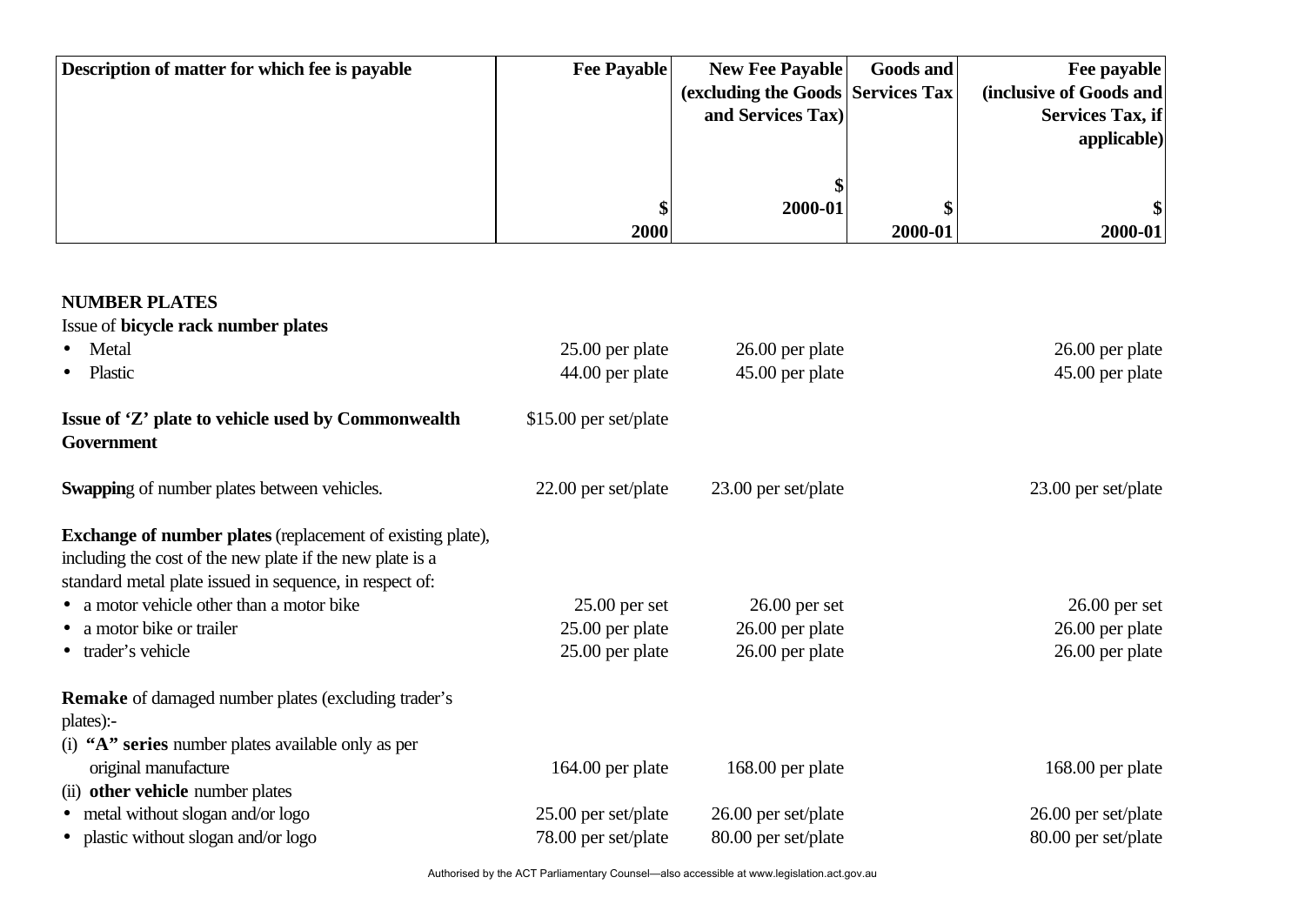| Description of matter for which fee is payable             | <b>Fee Payable</b>     | <b>New Fee Payable</b><br>(excluding the Goods<br>and Services Tax) | <b>Goods and</b><br><b>Services Tax</b> | Fee payable<br>(inclusive of Goods and<br><b>Services Tax, if</b><br>applicable) |
|------------------------------------------------------------|------------------------|---------------------------------------------------------------------|-----------------------------------------|----------------------------------------------------------------------------------|
|                                                            | \$<br>2000             | 2000-01                                                             | 2000-01                                 | \$<br>2000-01                                                                    |
| <b>NUMBER PLATES</b>                                       |                        |                                                                     |                                         |                                                                                  |
| plastic retaining slogan and/or logo                       | 78.00 per set/plate    | 80.00 per set/plate                                                 |                                         | 80.00 per set/plate                                                              |
| plastic adding slogan and/or logo                          | 254.00 per set/plate   | 260.00 per set/plate                                                |                                         | 260.00 per set/plate                                                             |
| <b>Remake of number plates (continued)</b>                 |                        |                                                                     |                                         |                                                                                  |
| slim-line metal (includes one slim-line, one standard)     | 84.00 per set          | 86.00 per set                                                       |                                         | 86.00 per set                                                                    |
| slim-line metal front number plate only                    | 44.00 per plate        | 45.00 per plate                                                     |                                         | 45.00 per plate                                                                  |
| slim-line plastic (includes one slim-line, one standard)   | 110.00 per set         | 113.00 per set                                                      |                                         | 113.00 per set                                                                   |
| slim-line plastic front number plate only                  | 75.00 per plate        | 77.00 per plate                                                     |                                         | 77.00 per plate                                                                  |
| with interim plates, an additional                         | 25.00 per set/plate    | 26.00 per set/plate                                                 |                                         | 26.00 per set/plate                                                              |
| (iii) Bicycle rack number plates                           |                        |                                                                     |                                         |                                                                                  |
| metal                                                      | 25.00 per plate        | 26.00 per plate                                                     |                                         | 26.00 per plate                                                                  |
| plastic                                                    | 44.00 per plate        | 45.00 per plate                                                     |                                         | 45.00 per plate                                                                  |
| <b>Selling rights to Non-Standard Registration Numbers</b> |                        |                                                                     |                                         |                                                                                  |
| "A" series number plates                                   | 1,688.00 per set       | 1,730.00 per set                                                    |                                         | 1,730.00 per set                                                                 |
| Custom number plates for motor vehicles and motor bikes    |                        |                                                                     |                                         |                                                                                  |
| vehicle makes (not for motor bikes)                        | 3378.00 per set        | 3462.00 per set                                                     |                                         | 3462.00 per set                                                                  |
| unique                                                     | 1,688.00 per set/plate | 1,730.00 per set/plate                                              |                                         | 1,730.00 per set/plate                                                           |
| surnames, given names or company names                     | 560.00 per set/plate   | 574.00 per set/plate                                                |                                         | 574.00 per set/plate                                                             |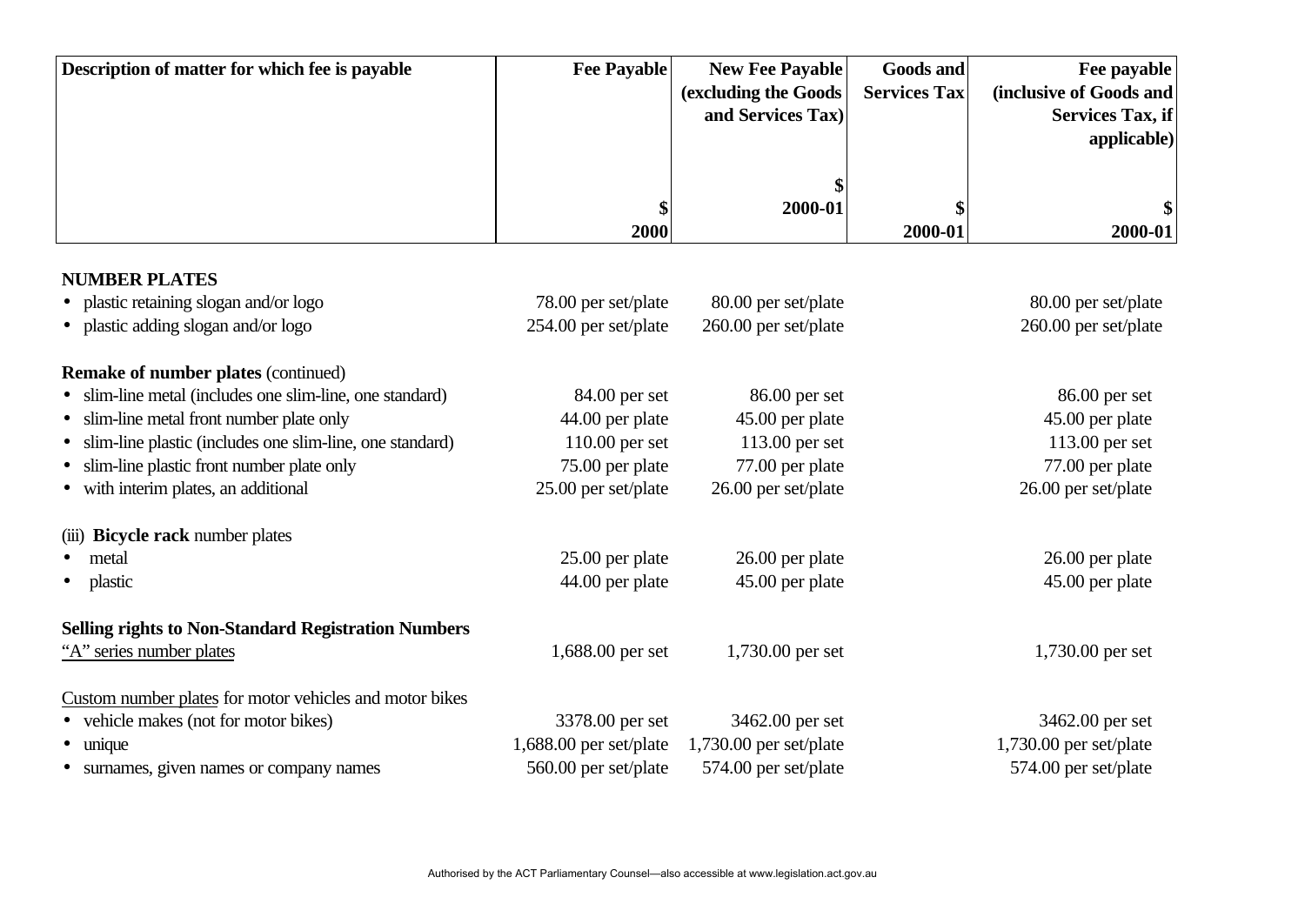| Description of matter for which fee is payable | <b>Fee Payable</b> | <b>New Fee Payable</b> | <b>Goods and</b>    | Fee payable             |
|------------------------------------------------|--------------------|------------------------|---------------------|-------------------------|
|                                                |                    | (excluding the Goods)  | <b>Services Tax</b> | (inclusive of Goods and |
|                                                |                    | and Services Tax)      |                     | Services Tax, if        |
|                                                |                    |                        |                     | applicable)             |
|                                                |                    |                        |                     |                         |
|                                                |                    |                        |                     |                         |
|                                                |                    | 2000-01                |                     |                         |
|                                                | 2000               |                        | 2000-01             | 2000-01                 |

## **Selling rights to Non-Standard Registration Numbers (cont'd)**

| 492.00 per set/plate   | 504.00 per set/plate   | 504.00 per set/plate |
|------------------------|------------------------|----------------------|
| $410.00$ per set/plate | 420.00 per set/plate   | 420.00 per set/plate |
| 327.00 per set/plate   | 335.00 per set/plate   | 335.00 per set/plate |
| 280.00 per set/plate   | $287.00$ per set/plate | 287.00 per set/plate |
|                        |                        |                      |
|                        |                        |                      |
|                        |                        |                      |
|                        |                        |                      |
| 4,099.00 per set       | $4,201.00$ per set     | $4,201.00$ per set   |
| $1,126.00$ per set     | $1,154.00$ per set     | 1,154.00 per set     |
| 560.00 per set         | 574.00 per set         | 574.00 per set       |
|                        |                        |                      |
| $2,250.00$ per plate   | $2,306.00$ per plate   | $2,306.00$ per plate |
| $1,126.00$ per plate   | $1,154.00$ per plate   | 1,154.00 per plate   |
| 560.00 per plate       | 574.00 per plate       | 574.00 per plate     |
| 560.00 per plate       | 574.00 per plate       | 574.00 per plate     |
| 338.00 per plate       | 346.00 per plate       | 346.00 per plate     |
|                        |                        |                      |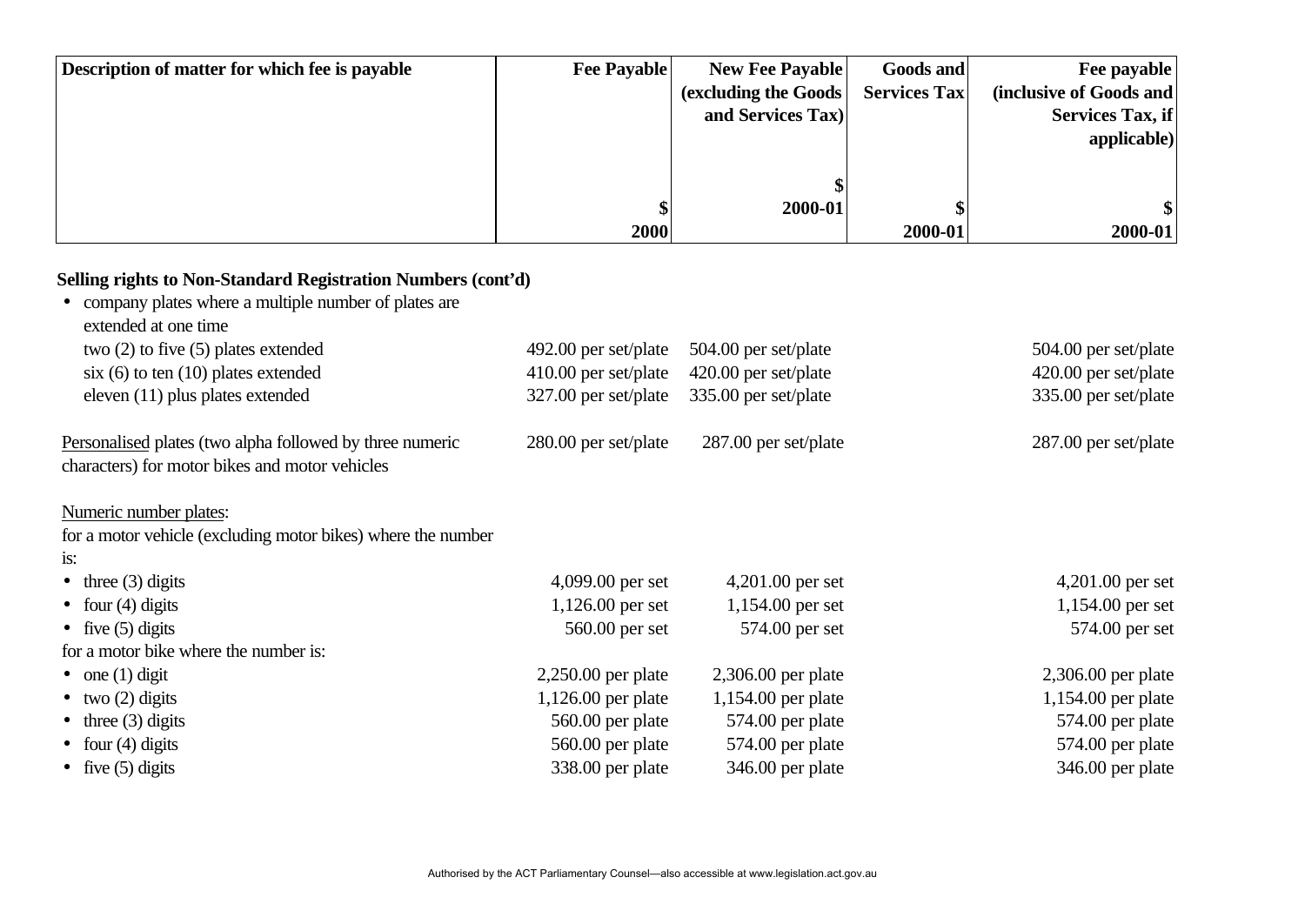| Description of matter for which fee is payable | <b>Fee Payable</b> | <b>New Fee Payable</b> | Goods and           | Fee payable             |
|------------------------------------------------|--------------------|------------------------|---------------------|-------------------------|
|                                                |                    | (excluding the Goods)  | <b>Services Tax</b> | (inclusive of Goods and |
|                                                |                    | and Services Tax)      |                     | Services Tax, if        |
|                                                |                    |                        |                     | applicable)             |
|                                                |                    |                        |                     |                         |
|                                                |                    |                        |                     |                         |
|                                                |                    | 2000-01                |                     |                         |
|                                                | 2000               |                        | 2000-01             | 2000-01                 |

#### **Selling rights to Non-Standard Registration Numbers (cont'd)**

Numeric numbers for a trailer where the number is:

| $\bullet$ one (1) digit                                     | $2,250.00$ per plate | $2,306.00$ per plate | 2,306.00 per plate |
|-------------------------------------------------------------|----------------------|----------------------|--------------------|
| $\bullet$ two (2) digits                                    | 560.00 per plate     | 574.00 per plate     | 574.00 per plate   |
| $\bullet$ three (3) digits                                  | 283.00 per plate     | $290.00$ per plate   | 290.00 per plate   |
| • four $(4)$ digits                                         | $283.00$ per plate   | $290.00$ per plate   | 290.00 per plate   |
| • five $(5)$ digits                                         | $170.00$ per plate   | $174.00$ per plate   | 174.00 per plate   |
| Raiders' series number plates, consisting of the letter "R" |                      |                      |                    |
| together with a number in the range from:                   |                      |                      |                    |
| - "1" to "99" (both inclusive)                              | $820.00$ per set     | 840.00 per set       | 840.00 per set     |
| - " $100$ " to " $200$ " (both inclusive)                   | 560.00 per set       | 574.00 per set       | 574.00 per set     |
| Raiders' "Y" series number plates                           | $88.00$ per set      | $90.00$ per set      | $90.00$ per set    |
| Olympic Games number plates                                 | 546.00 per set       | 560.00 per set       | 560.00 per set     |
| Veteran, Vintage or Historic Number Plates, where the plate |                      |                      |                    |
| number is issued out of sequence:                           |                      |                      |                    |
| • motor vehicle other than a motor bike                     | $280.00$ per set     | $287.00$ per set     | $287.00$ per set   |
| • motor bike                                                | $280.00$ per plate   | $287.00$ per plate   | $287.00$ per plate |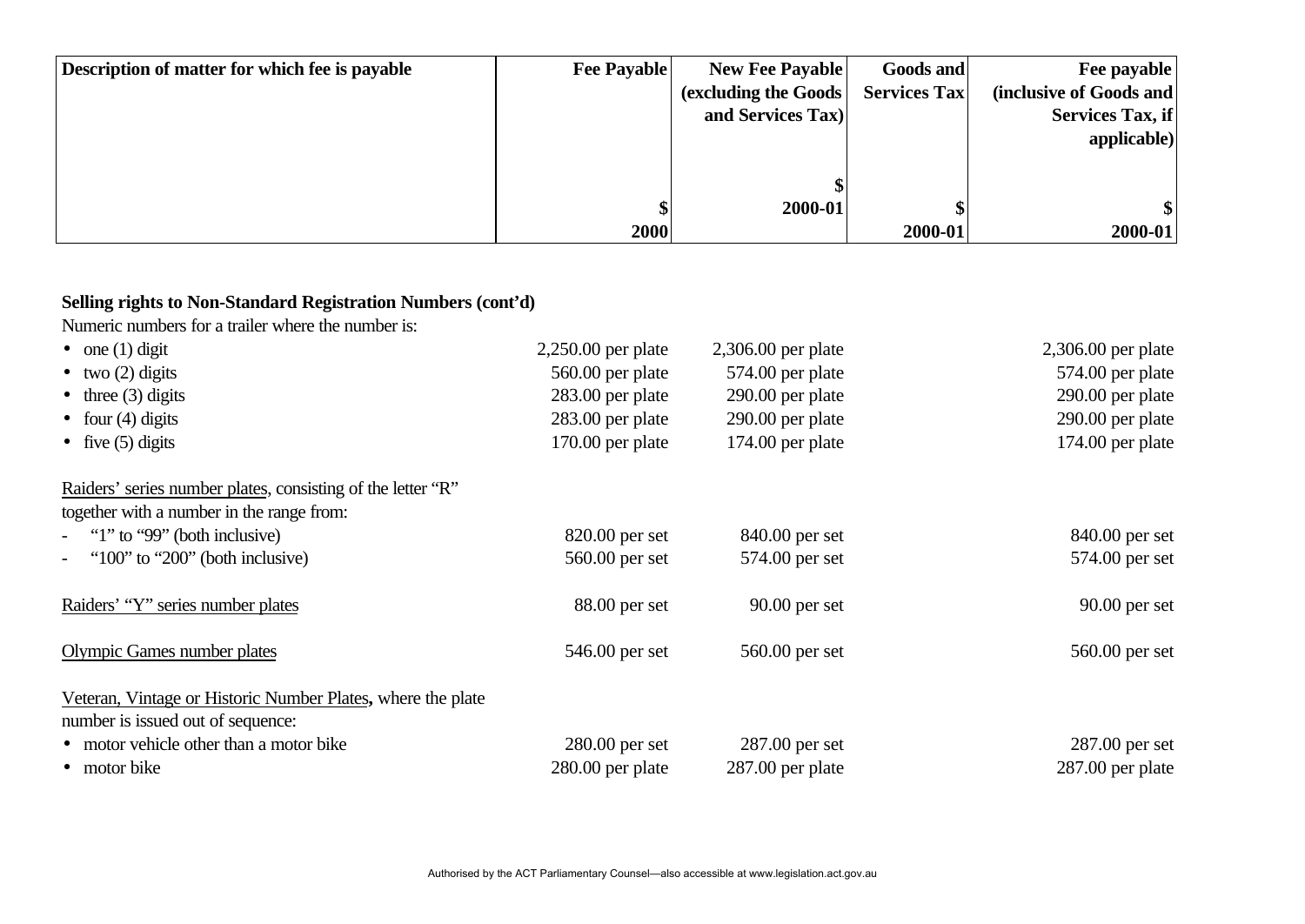| Description of matter for which fee is payable                                                                                | <b>Fee Payable</b>   | <b>New Fee Payable</b><br>(excluding the Goods<br>and Services Tax) | <b>Goods and</b><br><b>Services Tax</b> | Fee payable<br>(inclusive of Goods and<br><b>Services Tax, if</b><br>applicable) |
|-------------------------------------------------------------------------------------------------------------------------------|----------------------|---------------------------------------------------------------------|-----------------------------------------|----------------------------------------------------------------------------------|
|                                                                                                                               | \$<br>2000           | 2000-01                                                             | 2000-01                                 | 2000-01                                                                          |
| 'Approved Numbers'                                                                                                            | 280.00 per set       | 287.00 per set                                                      |                                         | 287.00 per set                                                                   |
| Assignment of rights to a non standard registration<br>number (transfer of a prescribed right from one person<br>to another): |                      |                                                                     |                                         |                                                                                  |
| • "A" series number plates together with a number in the<br>range from:                                                       |                      |                                                                     |                                         |                                                                                  |
| "1" to "20" (both inclusive) or the numbers                                                                                   | 322.00 per set       | 330.00 per set                                                      |                                         | 330.00 per set                                                                   |
| "200", "1788" or "1988"                                                                                                       | 322.00 per set       | 330.00 per set                                                      |                                         | 330.00 per set                                                                   |
| "21" to "199" (both inclusive)                                                                                                | 150.00 per set       | 154.00 per set                                                      |                                         | 154.00 per set                                                                   |
| numeric plates for motor vehicles (excluding motor<br>bikes) where the number is:                                             |                      |                                                                     |                                         |                                                                                  |
| - one $(1)$ or two $(2)$ digits                                                                                               | 322.00 per set       | 330.00 per set                                                      |                                         | 330.00 per set                                                                   |
| - three $(3)$ or more digits                                                                                                  | 150.00 per set       | 154.00 per set                                                      |                                         | 154.00 per set                                                                   |
| • custom plates for motor vehicles and motor bikes                                                                            | 322.00 per set/plate | 330.00 per set/plate                                                |                                         | 330.00 per set/plate                                                             |
| numeric plates for motor bikes where the number is:                                                                           |                      |                                                                     |                                         |                                                                                  |
| - one $(1)$ or two $(2)$ digits                                                                                               | 322.00 per plate     | 330.00 per plate                                                    |                                         | 330.00 per plate                                                                 |
| - three $(3)$ or four $(4)$ digits                                                                                            | 150.00 per plate     | 154.00 per plate                                                    |                                         | 154.00 per plate                                                                 |
| • Personalised plates for motor bikes                                                                                         | 150.00 per plate     | 154.00 per plate                                                    |                                         | 154.00 per plate                                                                 |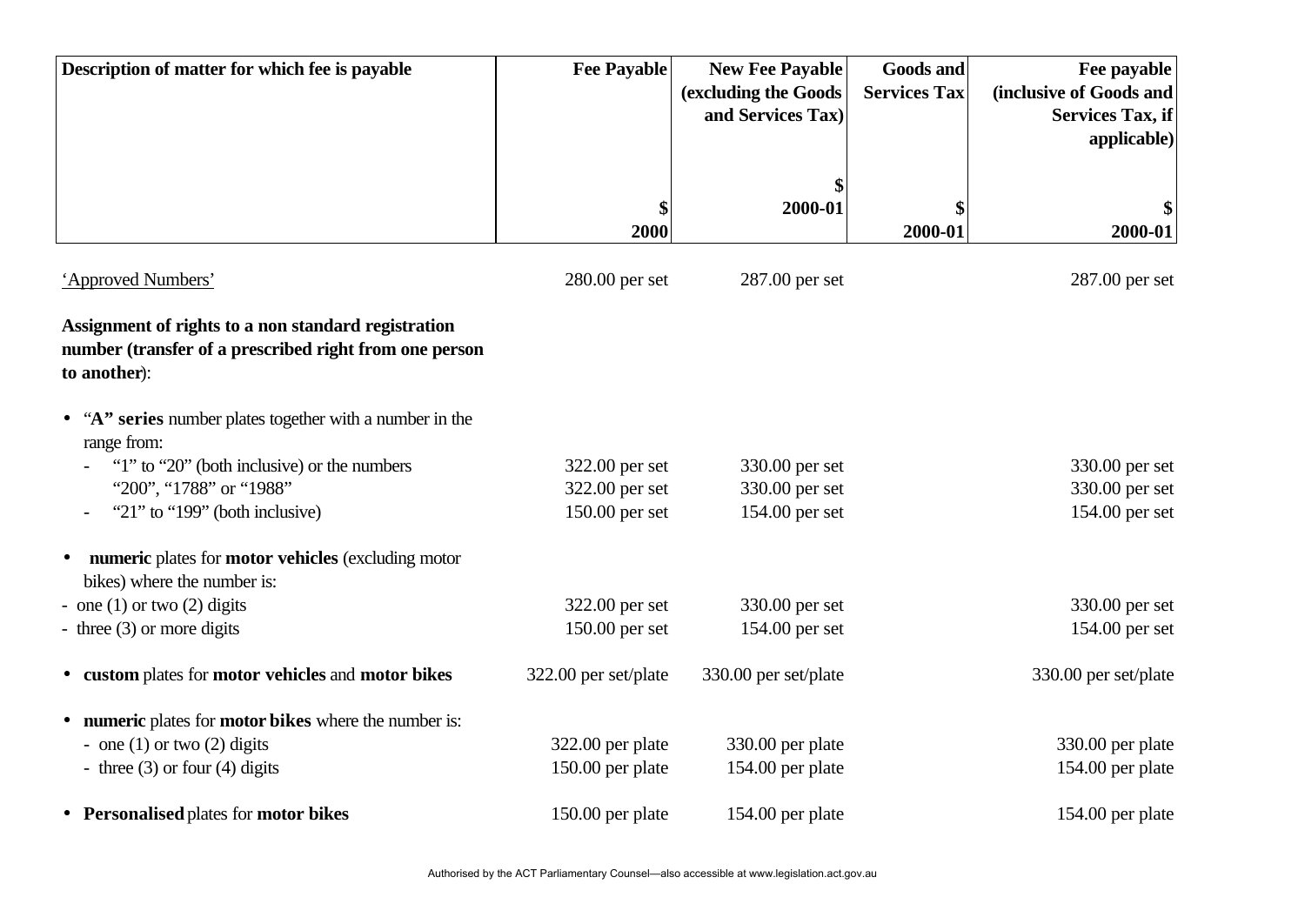| Description of matter for which fee is payable | <b>Fee Payable</b> | <b>New Fee Payable</b> | Goods and           | Fee payable             |
|------------------------------------------------|--------------------|------------------------|---------------------|-------------------------|
|                                                |                    | (excluding the Goods)  | <b>Services Tax</b> | (inclusive of Goods and |
|                                                |                    | and Services Tax)      |                     | Services Tax, if        |
|                                                |                    |                        |                     | applicable)             |
|                                                |                    |                        |                     |                         |
|                                                |                    |                        |                     |                         |
|                                                |                    | 2000-01                |                     |                         |
|                                                | 2000               |                        | 2000-01             | $2000 - 01$             |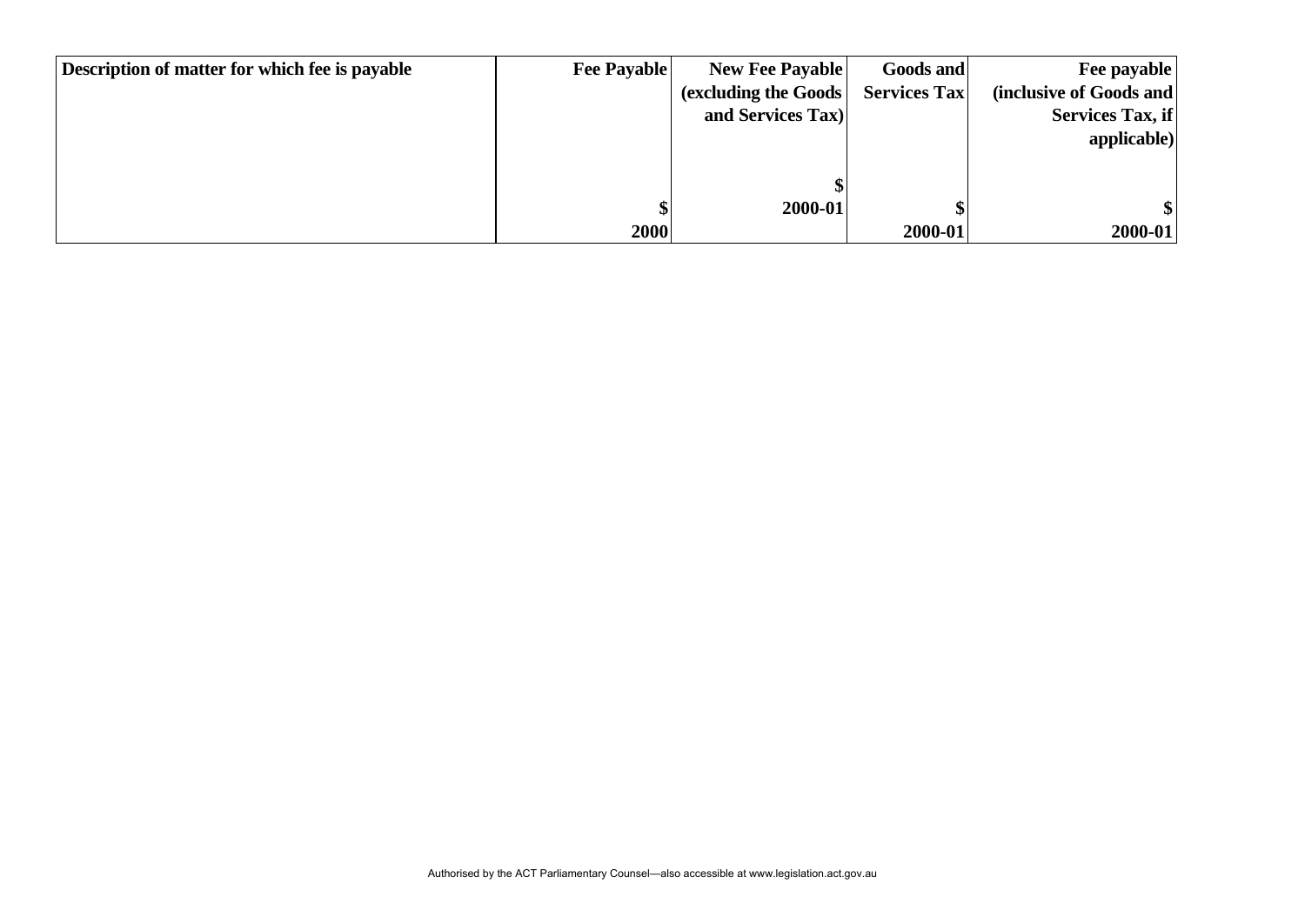| Description of matter for which fee is payable | <b>Fee Payable</b> | <b>New Fee Payable</b> | <b>Goods and</b>    | Fee payable             |
|------------------------------------------------|--------------------|------------------------|---------------------|-------------------------|
|                                                |                    | (excluding the Goods)  | <b>Services Tax</b> | (inclusive of Goods and |
|                                                |                    | and Services Tax)      |                     | Services Tax, if        |
|                                                |                    |                        |                     | applicable)             |
|                                                |                    |                        |                     |                         |
|                                                |                    |                        |                     |                         |
|                                                |                    | 2000-01                |                     |                         |
|                                                | 2000               |                        | 2000-01             | $2000 - 01$             |

| Assignment of rights to a non standard registration<br>number (transfer of a prescribed right from one person<br>to another) (continued):                                                                                          |                    |                    |                    |
|------------------------------------------------------------------------------------------------------------------------------------------------------------------------------------------------------------------------------------|--------------------|--------------------|--------------------|
| • plates for <b>trailers</b> where the number is:                                                                                                                                                                                  |                    |                    |                    |
| - one $(1)$ or two $(2)$ digits                                                                                                                                                                                                    | $322.00$ per plate | 330.00 per plate   | 330.00 per plate   |
| - three $(3)$ or four $(4)$ digits                                                                                                                                                                                                 | 150.00 per plate   | 154.00 per plate   | 154.00 per plate   |
| • 'Raiders' plates with the letter "R" together with a                                                                                                                                                                             |                    |                    |                    |
| number in the range from:                                                                                                                                                                                                          |                    |                    |                    |
| "1" to "99" (both inclusive)                                                                                                                                                                                                       | 322.00 per set     | 330.00 per set     | 330.00 per set     |
| "100" to '200" inclusive                                                                                                                                                                                                           | $150.00$ per set   | 154.00 per set     | 154.00 per set     |
| <b>Olympic</b> games number plates<br>$\bullet$                                                                                                                                                                                    |                    |                    |                    |
| <b>Barcelona</b>                                                                                                                                                                                                                   | 322.00 per set     | 330.00 per set     | 330.00 per set     |
| Atlanta                                                                                                                                                                                                                            | 322.00 per set     | 330.00 per set     | 330.00 per set     |
| Storage of non-standard registration numbers (plates)<br>The storage fee must be paid for a minimum of two $(2)$<br>months but not more than 12 months at any one time. The<br>maximum period of storage is not to exceed 5 years. | 9.00 per month     | 9.00 per month     | 9.00 per month     |
| <b>Issue (or renewal) of trader's plates for:</b><br>• motor vehicles (excluding motor bikes)                                                                                                                                      | $247.00$ per plate | $253.00$ per plate | $253.00$ per plate |